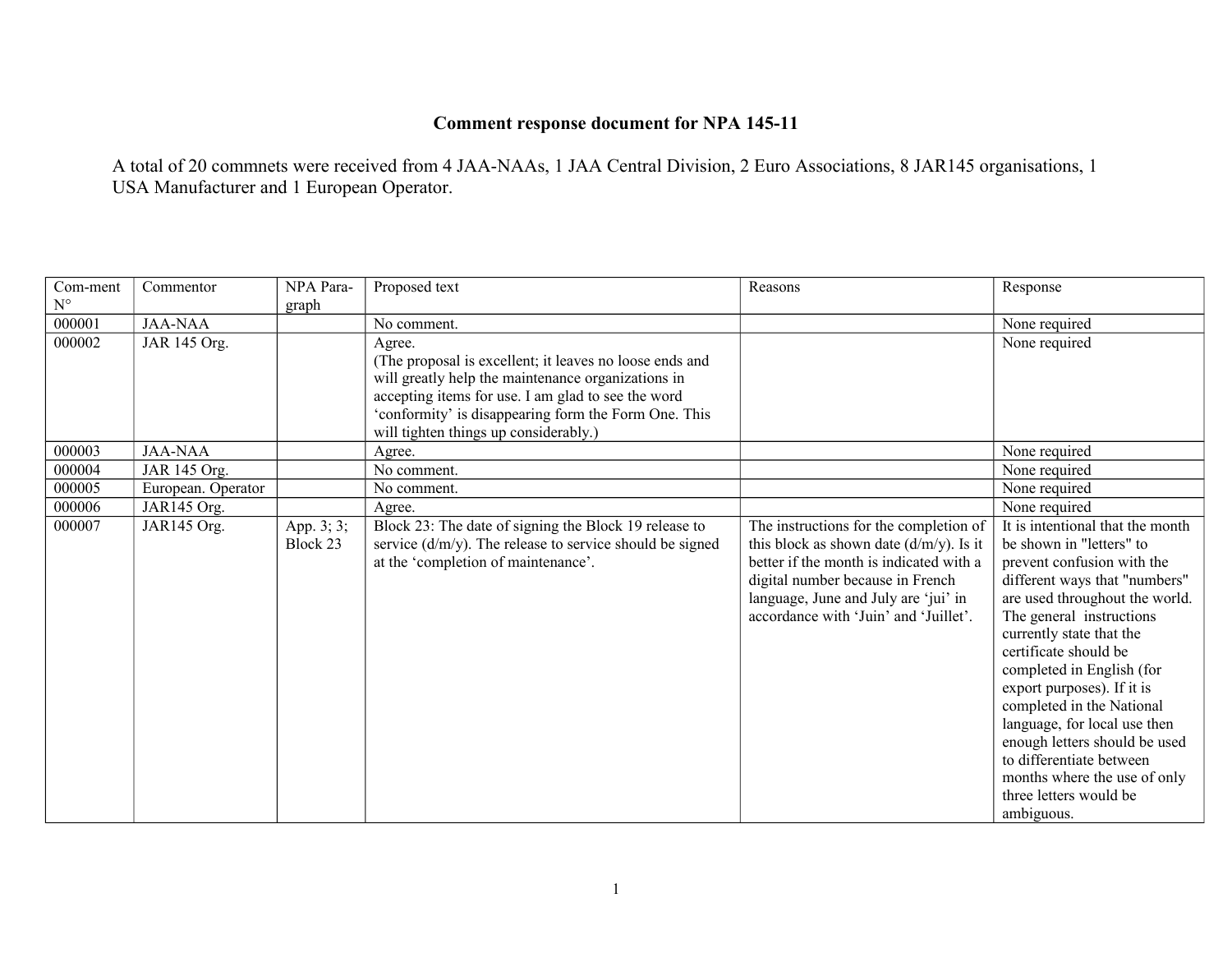| 000008 | JAR 145 org      | App. 3; 3;<br>Block 12 | Block 12: Change the word sequence<br>'part/component/assembly/item' in the subparagraphs 1-<br>4 to the single word 'item'.                                       | Definition of 'item' is already given<br>in the first paragraph of chapter 1 of<br>appendix 3.                                                                                                                                                                                                                                | Agreed. Text amended<br>accordingly.                                                                                                                                                                                                                                                                                                                                                                                     |
|--------|------------------|------------------------|--------------------------------------------------------------------------------------------------------------------------------------------------------------------|-------------------------------------------------------------------------------------------------------------------------------------------------------------------------------------------------------------------------------------------------------------------------------------------------------------------------------|--------------------------------------------------------------------------------------------------------------------------------------------------------------------------------------------------------------------------------------------------------------------------------------------------------------------------------------------------------------------------------------------------------------------------|
| 000009 | <b>JAA-NAA</b>   | App. 3; 1              | The use of the terms 'item' and 'component' is<br>confusing with respect to the amended definition of<br>'aircraft component' in 145.5.                            |                                                                                                                                                                                                                                                                                                                               | The text of the first sentence<br>of App.3;1 uses the same<br>words as the JAR 145.5<br>definition in a slightly<br>different order, however the<br>order of the words has now<br>been changed in App. 3;1 to<br>match the 145.5 definition.                                                                                                                                                                             |
| 000010 | <b>JAA-NAA</b>   | JAR 145.5              | Question: Is this definition of 'aircraft component' only<br>valid for JAR-145 or is it consistent throughout all JARs<br>dealing with aircraft component matters? |                                                                                                                                                                                                                                                                                                                               | It is mainly for JAR 145<br>however it must be<br>remembered that the terms<br>commonly used by Production<br>and Maintenance<br>organisations differ because of<br>the nature of the activity.                                                                                                                                                                                                                          |
| 000011 | Euro Association | App. 3; 3;<br>Block 9  | Use wording based upon new FAA Order 8130.21C with<br>modifications for JAA.<br>See APPENDIX.                                                                      | The current statements for this block<br>between JAR 21, JAR 145 and the<br>FAA Order 8130.21C are not<br>consistent and could lead to<br>confusion.<br>The attached APPENDIX gives the<br>comparison.<br>We propose to use the FAA text as<br>the basis with adaptation for JAA<br>needs to assure maximum<br>harmonization. | Not accepted. It was realised<br>quite early in the process that<br>the instructions for the three<br>participating bodies could not<br>be the same. It was also<br>accepted that for the European<br>industry, the instructions for<br>JAR 21 and JAR 145 use of<br>the Form One would differ<br>because they are aimed at<br>different parts of the industry<br>and if combined would tend to<br>cause more confusion. |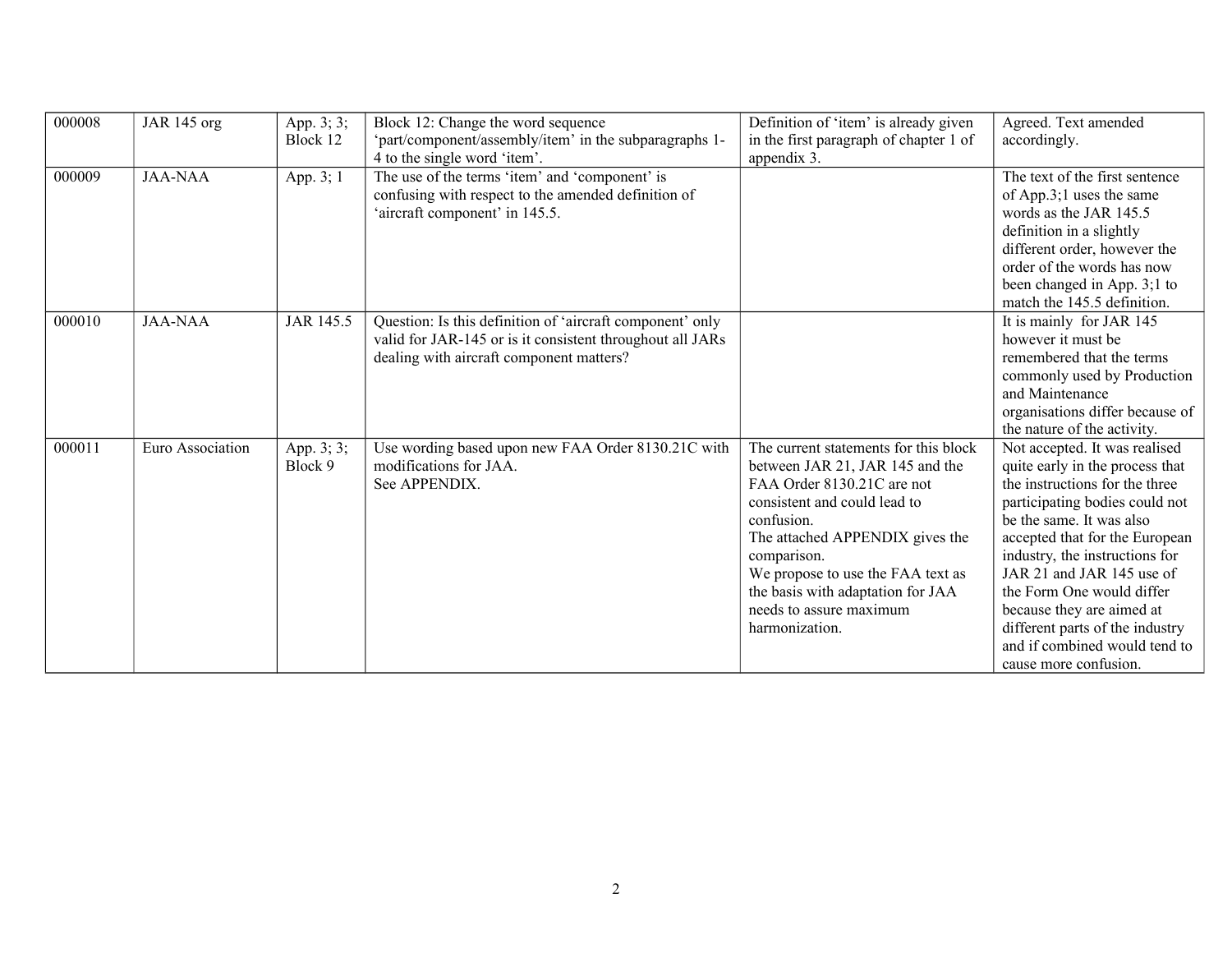| 000012 | <b>JAR145</b><br>Organisation  |                       | Will temporary guidance leaflet N° 21 still be applicable<br>where an organization holds JAR-145 and FAR-145<br>approvals?                                                                                                                                                                                                                                                                                                                                                                                                                                                                                                                                                                                                                                                                           | No mention of impact of changes on<br>TGL N° 21. It would make sense for<br>the FAA to accept the Boxes 19<br>through 23 declaration rather than<br>having to add an additional statement<br>to Box $13$ .                                                                                                                                                                                                                                                                                                                                                                                                                                                  | TGL 21 will still be applicable<br>for an FAR 145 approved<br>organisation located in a JAA<br>full member country that has<br>not signed a MIP with the<br>USA.<br>An organisation located in a<br>country that has signed a MIP<br>with the USA must comply<br>with the requirements of the<br>MIP conditions, which also<br>require a statement in block<br>13. |
|--------|--------------------------------|-----------------------|------------------------------------------------------------------------------------------------------------------------------------------------------------------------------------------------------------------------------------------------------------------------------------------------------------------------------------------------------------------------------------------------------------------------------------------------------------------------------------------------------------------------------------------------------------------------------------------------------------------------------------------------------------------------------------------------------------------------------------------------------------------------------------------------------|-------------------------------------------------------------------------------------------------------------------------------------------------------------------------------------------------------------------------------------------------------------------------------------------------------------------------------------------------------------------------------------------------------------------------------------------------------------------------------------------------------------------------------------------------------------------------------------------------------------------------------------------------------------|--------------------------------------------------------------------------------------------------------------------------------------------------------------------------------------------------------------------------------------------------------------------------------------------------------------------------------------------------------------------|
| 000013 | <b>JAR 145</b><br>Organisation |                       | Agree.                                                                                                                                                                                                                                                                                                                                                                                                                                                                                                                                                                                                                                                                                                                                                                                               |                                                                                                                                                                                                                                                                                                                                                                                                                                                                                                                                                                                                                                                             | None required                                                                                                                                                                                                                                                                                                                                                      |
| 000014 | <b>USA Manufacturer</b>        | App. 3; 3;<br>Block 9 | Essentially the situations in both cases are similar.<br>Although the eligibility can be defined for a new item on<br>the day it is released, this can be arranged immediately<br>afterwards, for instance, by the issue of an AD or<br>Mandatory (Alert) Service Bulletin. Consequently, the<br>proposal in NPA 145-11 to make Block 9 optional<br>should also be available in NPA 21-25. To emphasize<br>this point, it is suggested the Block 9 title be changed to:<br>Block 9 Eligibility (optional).<br>In the same way, the Note 1 to Block 9, proposed in<br>NPA 21-25, should be read across to NPA 145-11. The<br>specification of a readily available document, which<br>could assist the installer in deciding whether such an<br>installation was airworthy, would be of great benefit. | The proposed changes to the<br><b>Authorized Release Document</b><br>generally make its use much clearer,<br>but some of the problems with the<br>completion of Block 9 Eligibility<br>remain. The discussion on page 3 of<br>NPA 21-25 is confusing since it links<br>the supply of design data from the<br>Design Organization to the<br>Production Organization to Block 9<br>when, in fact, this issue is covered by<br>the new form defined in ACJ 21.4.<br>Block 9 refers only to the release of<br>new or maintained items. The rules<br>governing these two situations appear<br>to be different and could be improved<br>by making them identical. | The comment is aimed at the<br>NPA 21-25 proposal and not<br>the NPA 145-11 proposal,<br>with which the commentor<br>appears to agree.                                                                                                                                                                                                                             |
| 000015 | <b>JAA</b> Central<br>Division | App. 3                | Delete the word 'item' in the definition of 'Aircraft<br>Component'.<br>Replace the words 'item' and 'items' everywhere in the<br>Appendix, except in Block 6 of the Form and in the<br>completion instructions for Block 6, by 'component' and<br>'components'.                                                                                                                                                                                                                                                                                                                                                                                                                                                                                                                                     | 'Aircraft components' is already<br>defined and used in JAR 145, and has<br>the same meaning as is intended for<br>'item' in this document. There is no<br>need to introduce another term in the<br>already confusing list of terms:<br>'products, components, parts,<br>appliances, articles'. Furthermore the                                                                                                                                                                                                                                                                                                                                             | It should be noted that the<br>word "item" was previously<br>included in various places in<br>JAR 21, it is therefore not<br>"another" term. The comment<br>is understood, but is not<br>accepted because of this and<br>the wording of the release                                                                                                                |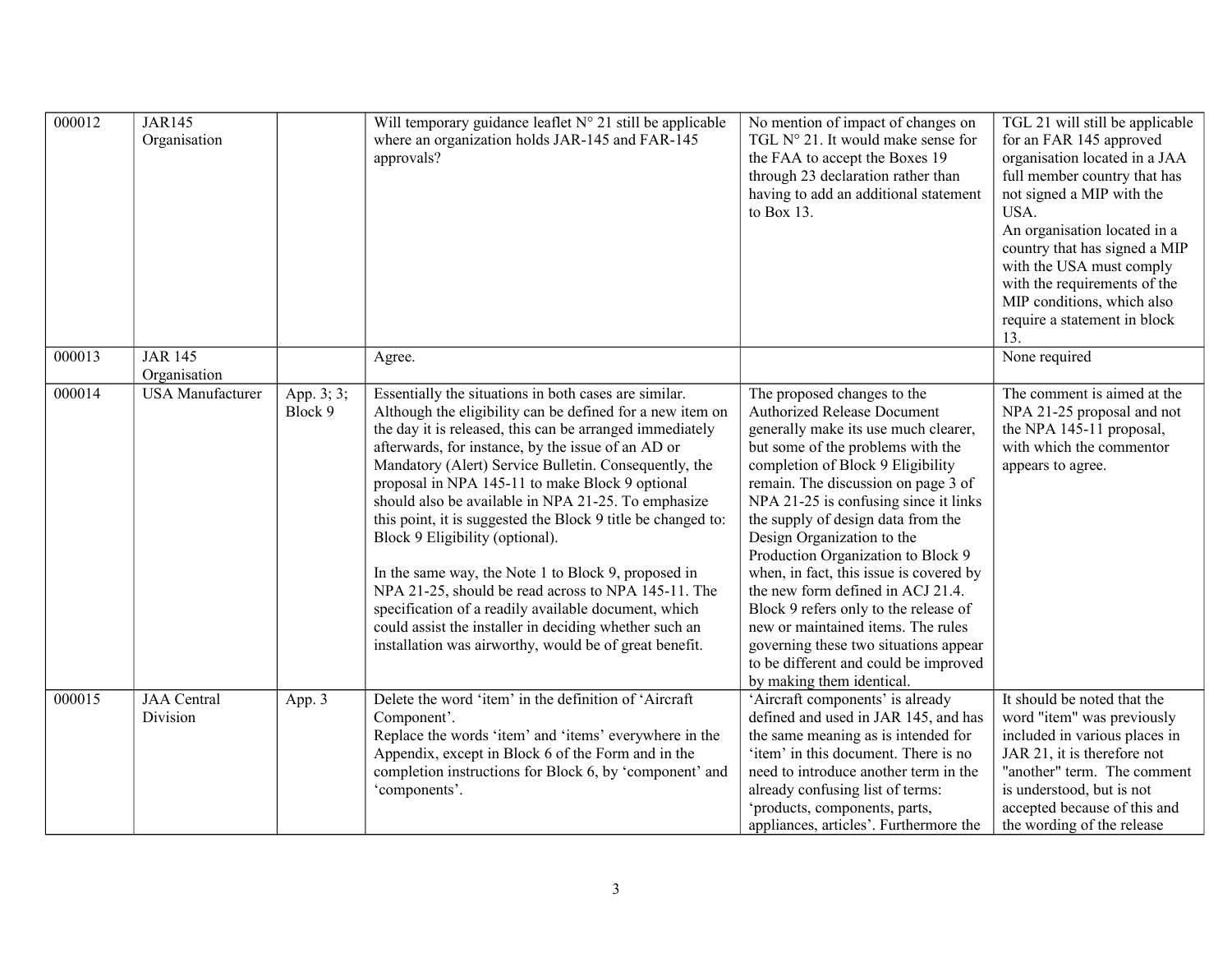|        |                                |                        |                                                                                                                                                                                                                                                                                                                 | word 'item' now has two meanings in<br>the Form: Block 6 versus Block<br>14/15, which is very confusing.                                                                                                                                                                                                                                                                                                                                                                                                                                                                                                                                                          | statement on the Common<br>Form.                                                                                                                                                                                                                                                                                                                             |
|--------|--------------------------------|------------------------|-----------------------------------------------------------------------------------------------------------------------------------------------------------------------------------------------------------------------------------------------------------------------------------------------------------------|-------------------------------------------------------------------------------------------------------------------------------------------------------------------------------------------------------------------------------------------------------------------------------------------------------------------------------------------------------------------------------------------------------------------------------------------------------------------------------------------------------------------------------------------------------------------------------------------------------------------------------------------------------------------|--------------------------------------------------------------------------------------------------------------------------------------------------------------------------------------------------------------------------------------------------------------------------------------------------------------------------------------------------------------|
| 000016 | <b>JAA</b> Central<br>Division | App. 3                 | The regulatory status of the JAA FORM ONE and its<br>instructions for completion should be reconsidered.                                                                                                                                                                                                        | The FORM and its instructions for<br>completion are in ACJ material.<br>However they contain a number of<br>mandatory clauses that actually<br>belong in Section 1. If the authorities<br>find that the content and outline of<br>the FORM is mandatory then the<br>FORM and instructions for<br>completion should be in (an<br>Appendix) to Section 1. If not it can<br>remain in an ACJ. They should then<br>be aware of the consequences that the<br>use of the FORM will not be<br>standardized. (See also an article on<br>this subject for the situation in the<br>USA, attached.) The issue should be<br>harmonized with both FAA and<br>Transport Canada. | Agreed, however this is a<br>policy matter and will need to<br>be discussed further within the<br>overall regulatory system.<br>Such a change would require<br>another NPA. It would also<br>require "a rule change" by the<br>FAA and the time required for<br>this would hold up the<br>introduction of the<br>"harmonised form" for a<br>number of years. |
| 000017 | European<br>Association        |                        | Agree                                                                                                                                                                                                                                                                                                           |                                                                                                                                                                                                                                                                                                                                                                                                                                                                                                                                                                                                                                                                   | None required                                                                                                                                                                                                                                                                                                                                                |
| 000018 | <b>JAA-NAA</b>                 | App. 3; 3;<br>Block 23 | The data signing the Block 23 release to service<br>(dd/mmm/yyyy). The month should appear in letters e.g.<br>Jan, Feb, Mar etc. (use English abbreviations). The<br>release to service should be signed at the 'completion of<br>maintenance'.                                                                 | Better understanding and no<br>misunderstanding after translation<br>into other languages.                                                                                                                                                                                                                                                                                                                                                                                                                                                                                                                                                                        | The intent of the comment is<br>agreed, however the Form can<br>be completed in the National<br>language. The general<br>instructions currently state that<br>the certificate should be<br>completed in English (for<br>export purposes) and this is<br>considered sufficient.                                                                               |
| 000019 | <b>JAR 145</b><br>Organisation | App. 3                 | '1 Purpose and scope': Replace 'The primary purpose of<br>the Certificate is to release parts/components/<br>assemblies/ items (hereafter referred to as item(s)' by<br>'The primary purpose of the Certificate is to release<br>parts/components/assemblies (hereafter referred as<br>$item(s)$ <sup>2</sup> . | To make the text proposed for the<br>JAR 145 consistent with the one<br>proposed for the JAR 21.                                                                                                                                                                                                                                                                                                                                                                                                                                                                                                                                                                  | Not accepted. As in the earlier<br>version, the list of terms needs<br>to include the "final" term.                                                                                                                                                                                                                                                          |